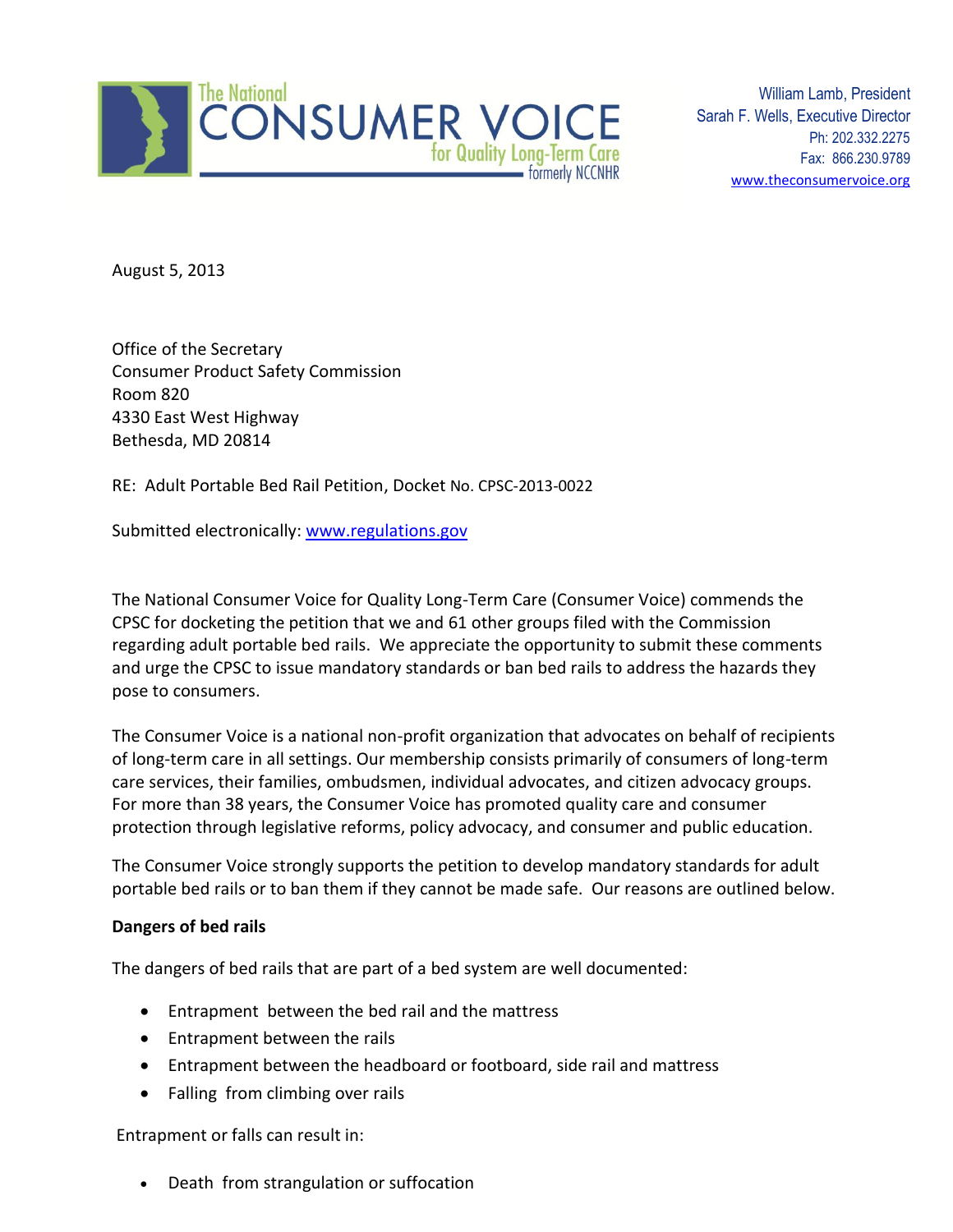- Injuries such as skin bruising, abrasions, cuts
- Circulatory impairment
- Fractures

Adult portable bed rails pose similar dangers of rail entrapment and falls from individuals climbing over rails and sustaining similar injuries such as abrasions, fractures, lacerations and contusions (CPSC memorandum, October 11, 2012).

## **What consumers say about the dangers of bed rails**

Below are just a few of the comments we received from consumers about the dangers of bed rails.

*I have been in a nursing home and had to have a prescription to have bed rails to allow me to safely get out of bed. I realized why they were not allowed but we need to have access to safe and effective means to protect us from being stuck in bed. I also was used to a larger bed and could easily roll out onto the floor without some barrier that I could control on the side of the single beds.*

*During a period of about 6 years I was a Nursing Home resident. I've seen first hand the bruises, and bumps residents have suffered because of rails that are too bulky, and not padded. Even the spacing between the bars matters because if there's enough room between the bars a person can choke themselves or even attempt suicide. I've seen Nursing Home residents try to kill themselves by using these unsafe side rails more than once. I will gladly sign this petition.*

*My mother elected to rest on her bed in her nursing home room. I stepped out of the room for less than 2 minutes only to find staff running toward my mother's room. My mother was 100 percent mobile at admission. She had no history of falls. She fell from the bed to the hardwood floors. I suspect mother became tangled in the bed rails (4 of them) which CBA's continually told me to keep up when mom was in bed. My mother had no history of falling out of bed (history of such falls require protection such as lowering the bed not the use of bed rails.*

*I had heard about the danger of bed rails but never really focused on it until my mother went into a nursing home and fell out of bed. As scary as that was, I soon realized how glad I was that her nursing home knew better than to use bed rails along the length of her bed, since she almost surely would have gotten tangled up in them, if they had been there, and wound up with much worse than a bruised wrist. Since then, several people have recommended bed rails to me as the solution to her continued risk of falling, making me aware of the need for better public education and laws to prevent further injuries and deaths.*

*My deceased husband climbed over the rails and fell on the floor injuring his ribs. This should have been preventable!*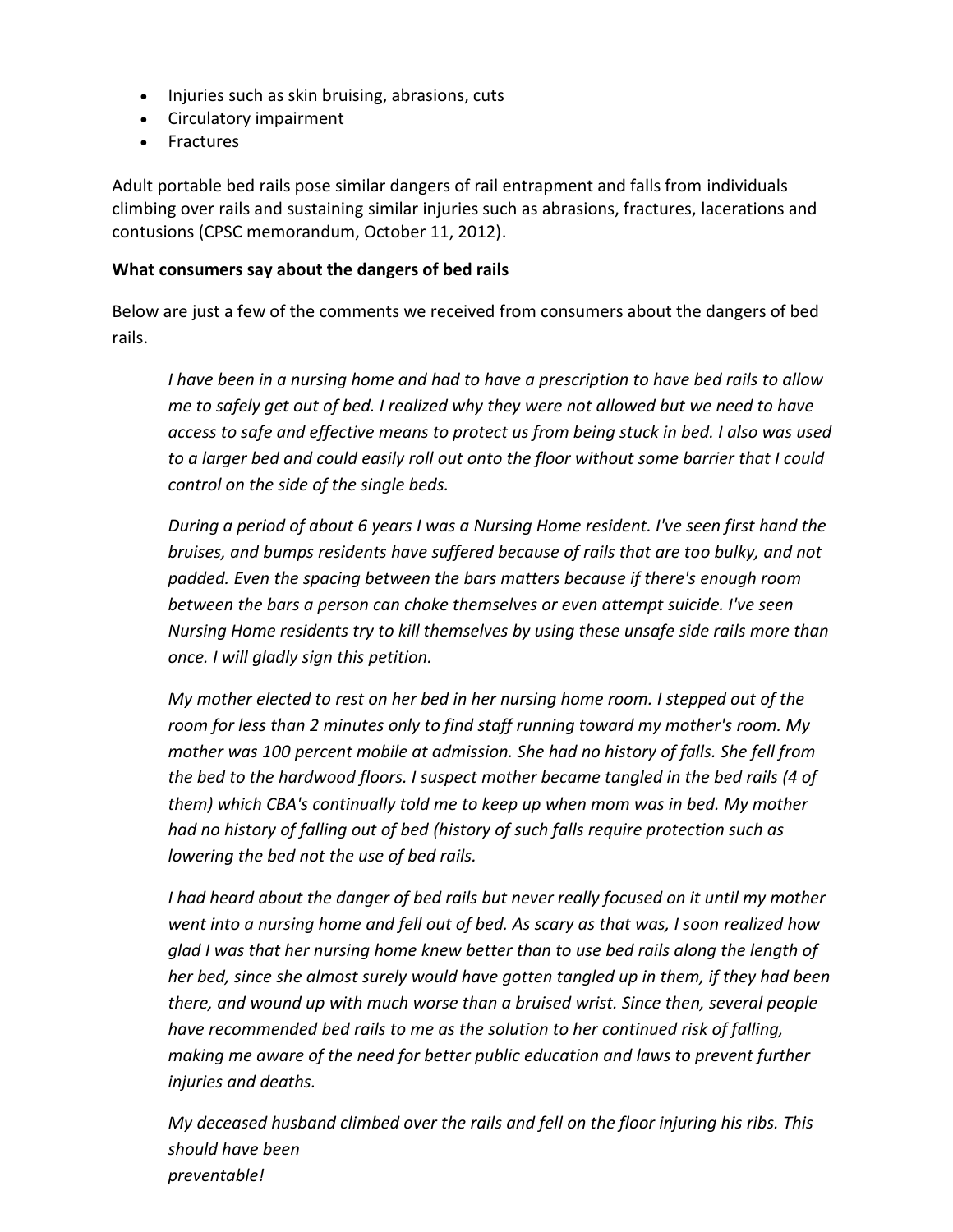*The gentleman I care for has Parkinson's, and when he became entangled in the rails could not call loud enough for help. Fortunately I found him in time, and before harm was done. But he is scared of them now.*

# **Additional dangers of adult portable bed rails**

Adult portable bed rails pose the same risks of death and injury as bed rails included in a bed system (see above), yet are arguably even more dangerous to consumers for the following reasons:

- Unlike hospitals and nursing homes, there are no regulations limiting the use of bed rails.
- There is no staff around the clock to monitor the individual.
- There is no outside entity such as a state survey agency or Joint Commission providing oversight.
- Family members themselves assemble and install the bed rails.
- There are frequently no warning labels or information about potential risks.
- There is no nursing staff on the premises to assist if the consumer becomes entrapped or falls.
- Any consumer can purchase a portable bed rail without needing a doctor's order.
- The bed rail can move away from the mattress.

# **Petition**

As stated earlier, the Consumer Voice strongly supports mandatory standards or a ban on adult portable bed rails if they cannot be designed or regulated to prevent entrapment.

## Mandatory standards

The mandatory standards for adult portable bed rails should require a product redesign that includes at least the following requirements:

- Elimination of gaps between the mattress and the bed rail and between rails.
- Testing to ensure that adults can safely use bed rails on the range of mattresses available on the market.
- Warnings that the product can result in death to strangulation and suffocation. Warnings must be included on the product, including component parts, and the retail packaging. These warnings must be permanent. And written in language that consumers can easily understand. A phone number for reporting injuries or deaths to the CPSC must also be permanently affixed to component parts.
- Instructional literature that is easy to understand, includes illustrations and figures and makes it clear when the bed rails have been misassembled and/or misinstalled.
- Labeling that addresses for whom the bed rails are intended and the intended use of the bed rail. Labeling must state the bed rail is never to be used with older adults with dementia.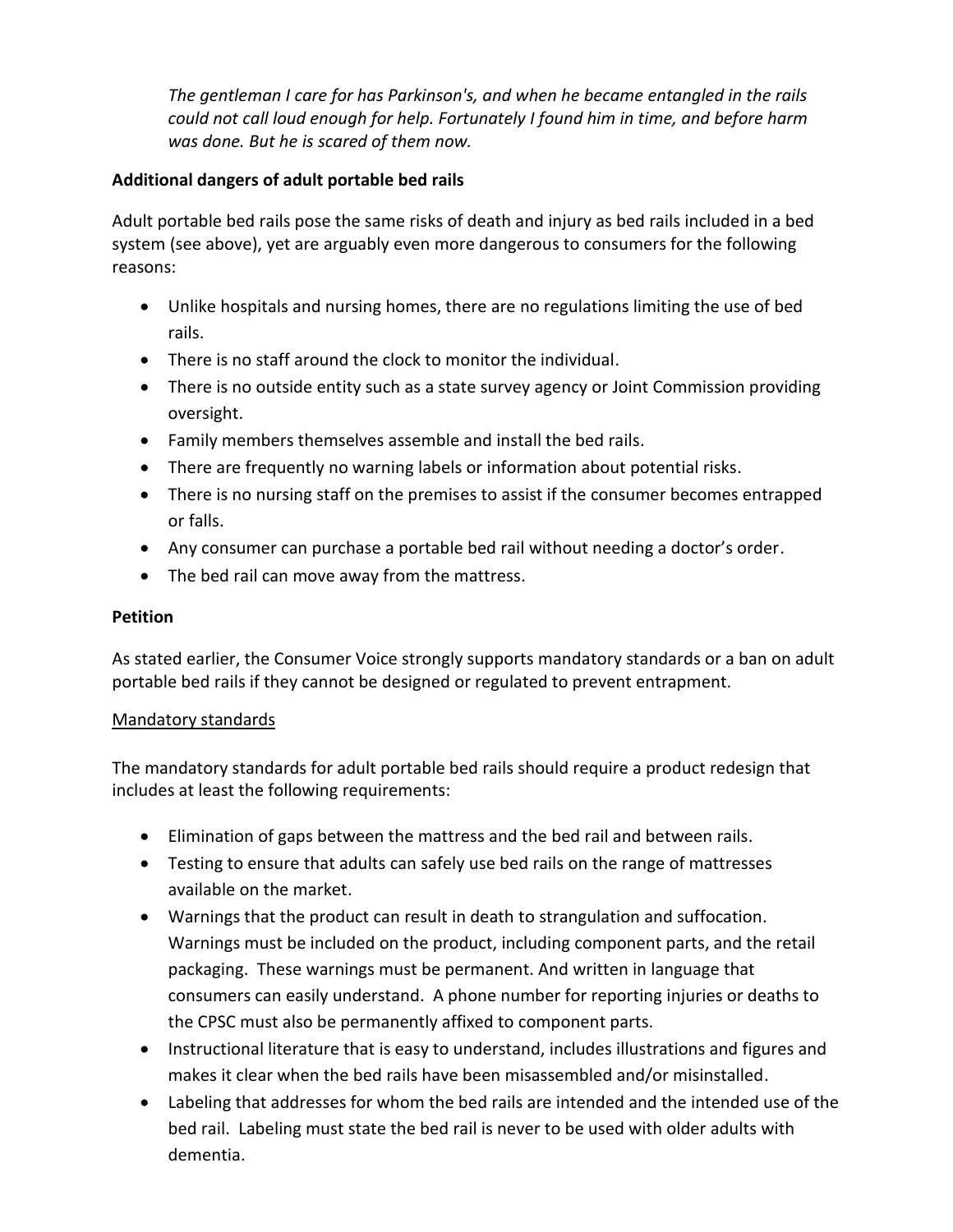Testing to make sure the bed rail hardware is permanently attached, and that the components cannot be assembled in an unsafe manner

We echo the comments of William Hyman, Professor Emeritus in the Department of Biomedical Engineering at Texas A&M University,: **At a minimum a mandatory standard is needed that will establish objective evidence that a rail is reasonably safe, including on what kind of beds and as they may likely be installed and maintained. Only rails that are consistent with such a standard should be available for sale. Dangerous rails need to be removed from use as well as from sale so that they do not continue to kill people.**

## Ban

If objective evidence indicates that a rail cannot be made reasonably safe on the kinds of beds on which they would be used and under the circumstances in which they would most likely be installed and maintained, the Consumer Voice urges CPSC to ban these bed rails.

Thank you for your consideration of these comments.

Sincerely,

arah Welly

Sarah F. Wells **Robyn Grant** 

Robert Grant

Executive Director **Executive Director**, Public Policy & Advocacy

And the following national and state organizations:

### **National**

OWL - The Voice of Midlife and Older Women

### **Alaska**

Alaska Office of the State Long-Term Care Ombudsman

## **California**

Ombudsman Services of Northern California

## **District of Columbia**

Stoddard Baptist Nursing Home

## **Georgia**

Atlanta's John Marshall Law School